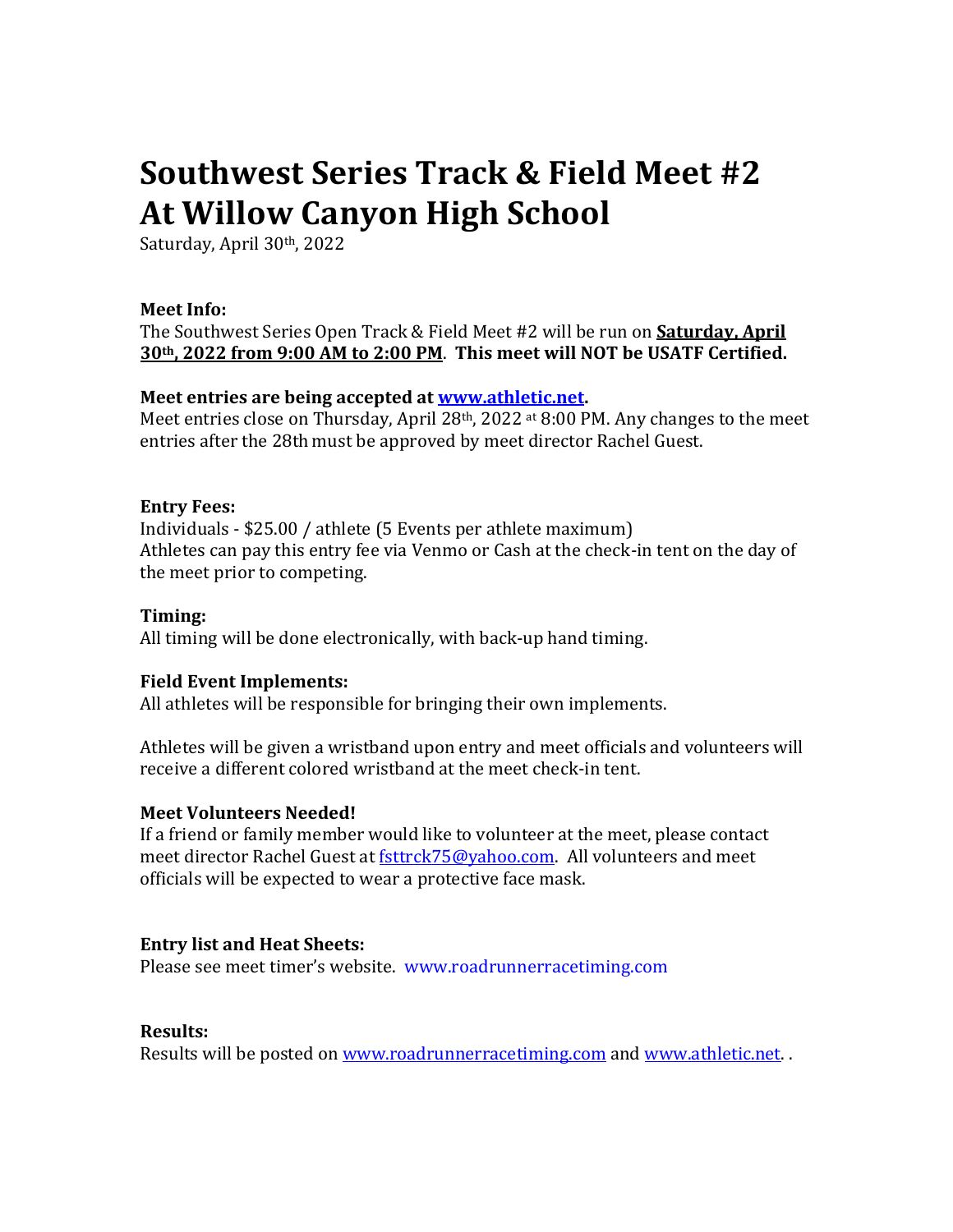# **Number of jumps/throws:**

Athletes in the horizontal jumps and throwing events will each receive a minimum of three jumps. The top nine athletes after the first three rounds will move on to the finals for an additional three attempts.

## **Athletic Trainer:**

There will be NO Athletic Trainer on site.

#### **Time Schedule:**

We will try to stay on schedule, but may see some minor delays. **We will send an updated schedule after reviewing and seeding entries.**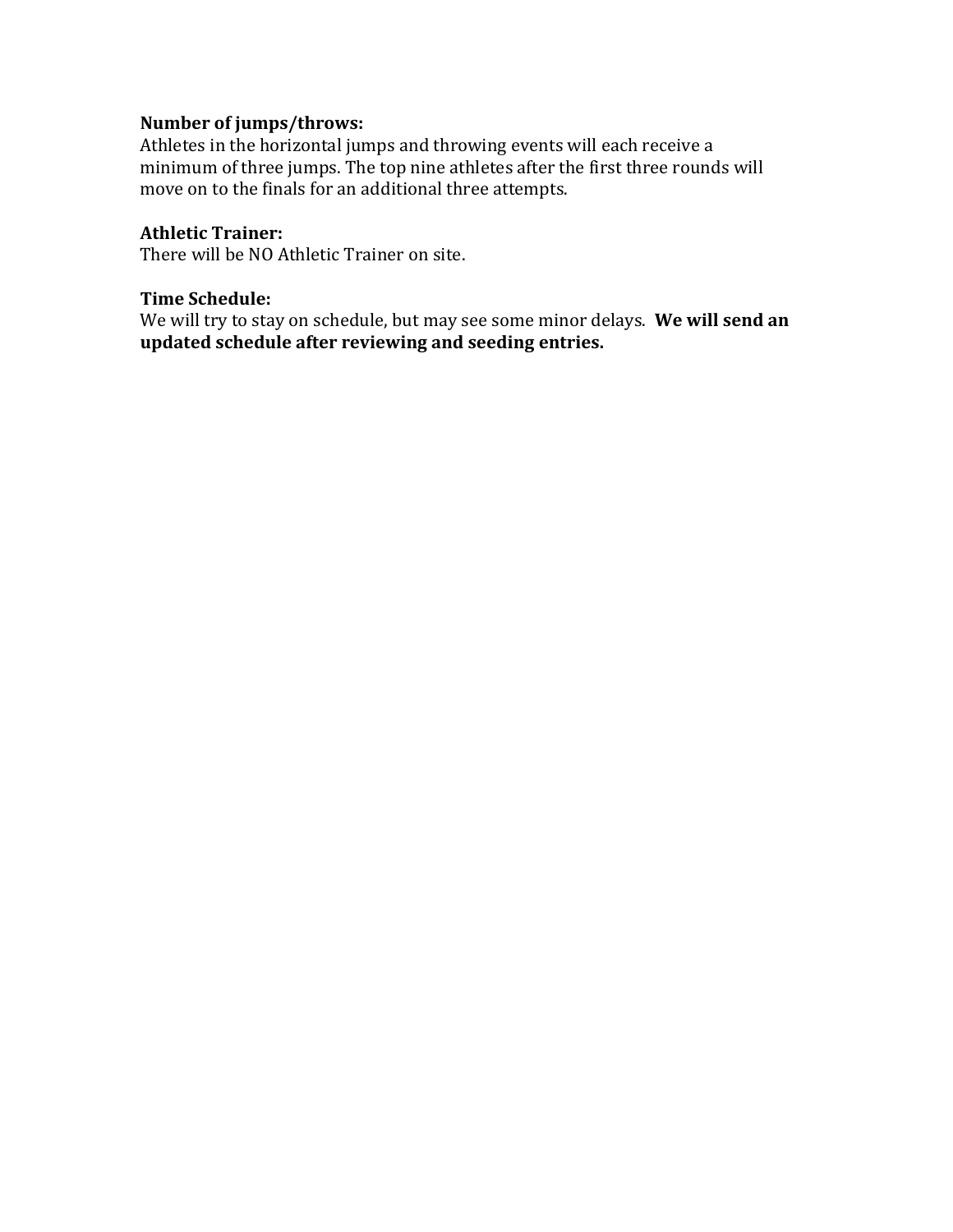#### **Southwest Series T&F Meet #2 Saturday, April 30th, 2022 - Tentative Meet Schedule**

#### **Running Events:**

10:00 100m/110m Hurdles(W/M) 10:10 100m Dash(W/M) 10:25 1500m Run(W/M) 10:40 4 x 100m Relay(W/M) 10:50 400m(W/M) 11:10 800m(W/M) 11:30 400m Hurdles (W/M) 11:50 200m(W/M) 12:10 5000m (W/M combined) 12:40 4 x 400m(W/M)

#### **Throws:**

9:00 Javelin: 1 Flight thrown in the in-field.

------------------ 10:00 Discus M/W 11:00 Shot Put M/W 12:00 noon Discus M/W 1:00 Weight Throw M/W

#### **Vertical Jumps:**

10:00 High Jump: Women followed by Men 10:30 Pole Vault: Women followed by Men

#### **Horizontal Jumps:**

10:30-11:30 Long jump Combined Men and Women - open pit 11:45-12:30 Triple jump Combined Men and Women - open pit